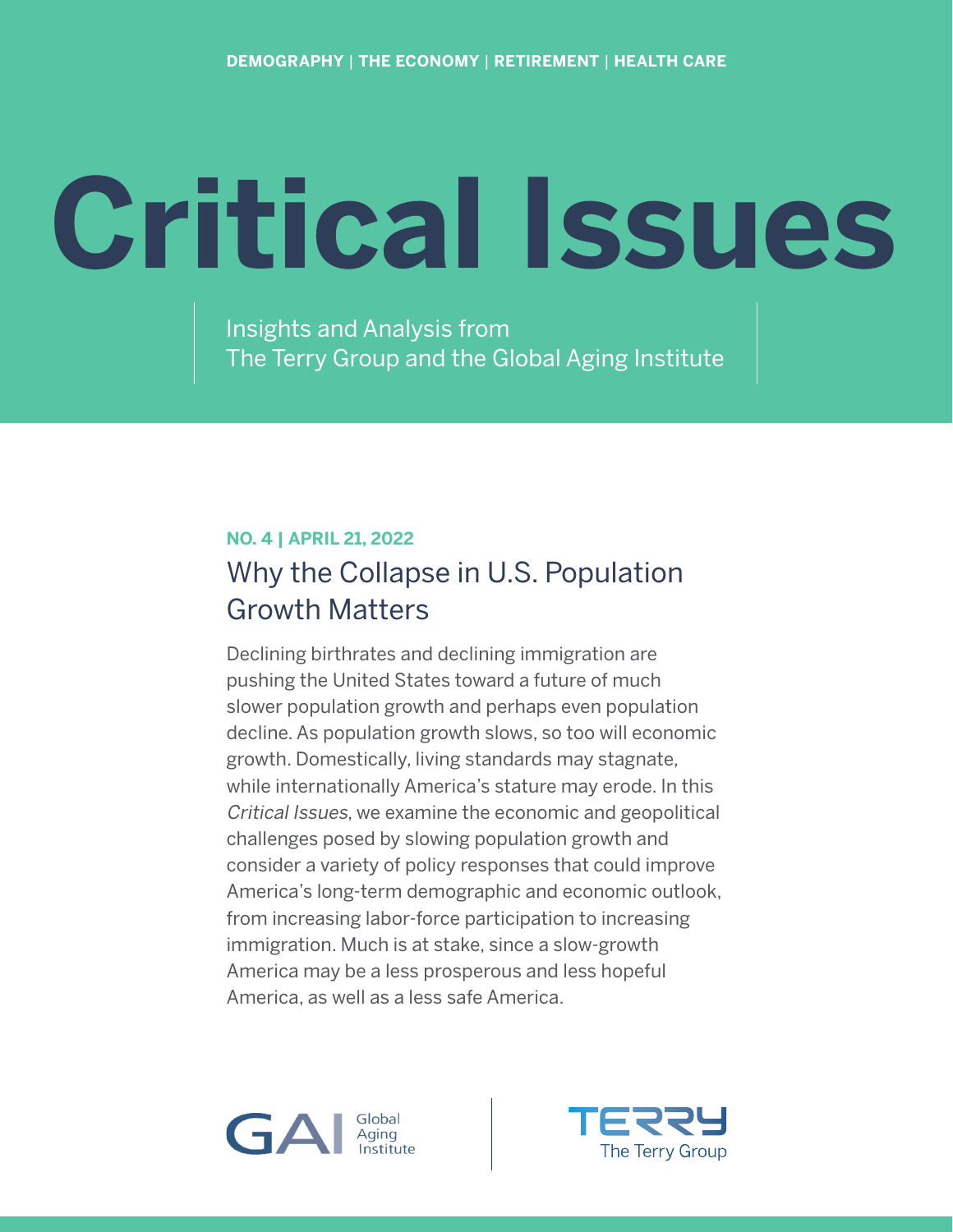## **About Critical Issues**

Critical Issues, jointly published by The Terry Group and the Global Aging Institute (GAI), is an occasional series of issue briefs on the demographic, economic, and social trends reshaping America and the world, and in particular the future environment for retirement and health care. Some of the issues in the series explore broad macrolevel developments, while others focus on specific developments in the retirement and health-care space.

While the series is primarily U.S. focused, it often places U.S. experience in an international context and sometimes turns the spotlight on other countries. The Terry Group and GAI hope that the series will help inform policymakers, business leaders, and strategic planners as they prepare for a rapidly changing future.

#### **PROJECT SUPERVISOR**

Tom Terry, CEO, The Terry Group

**SERIES AUTHOR** Richard Jackson, President, GAI

#### **ACKNOWLEDGMENTS**

The author is grateful to Neil Howe, Sector Head of Demography at Hedgeye and Senior Associate at GAI, whose insights and expertise have helped to inform and improve this issue brief.

The views expressed herein are solely those of the author(s) and do not necessarily reflect those of The Terry Group or the Global Aging Institute.

Copyright © 2022 by The Terry Group and the Global Aging Institute. All rights reserved. ISBN: 978-1-943884-42-1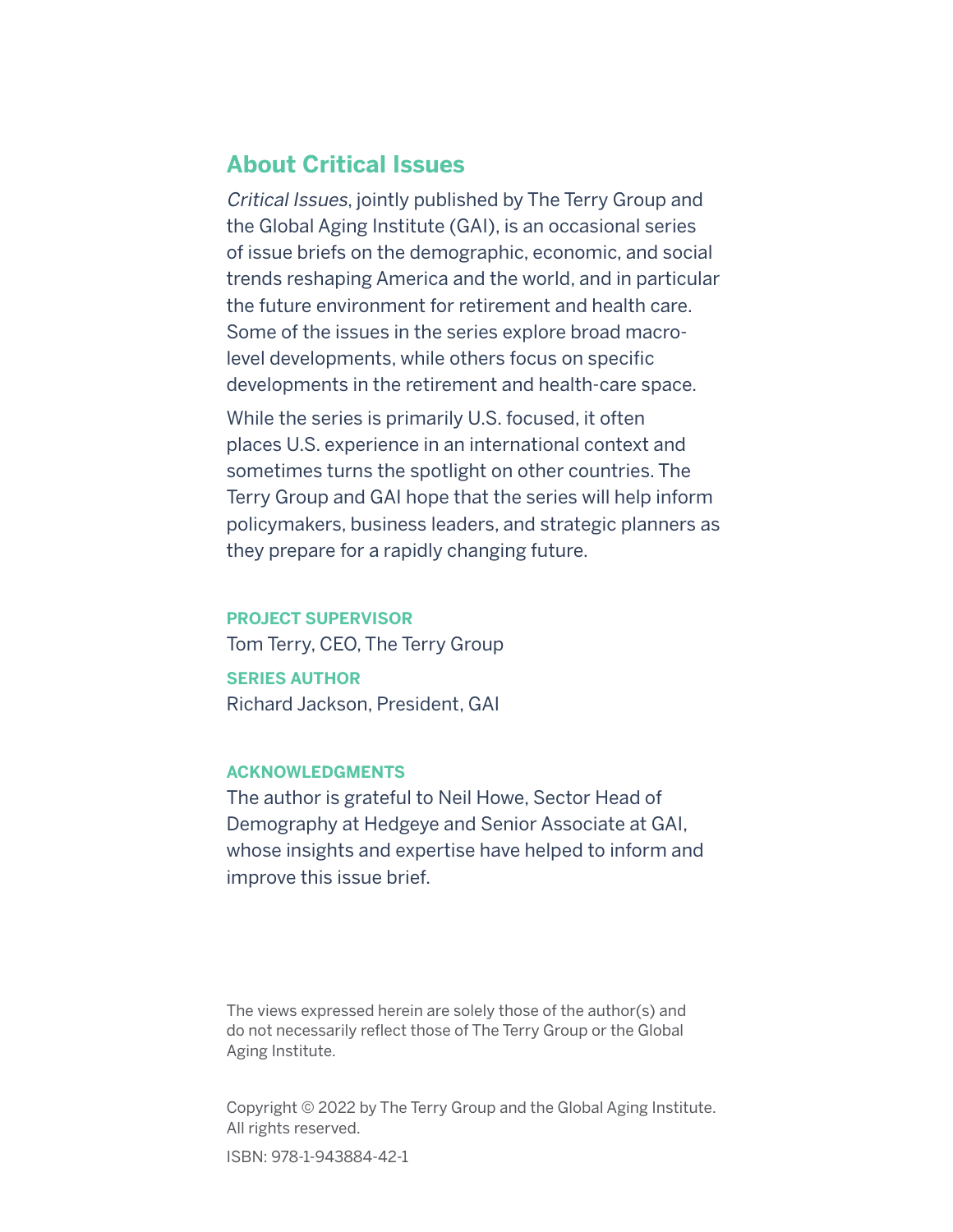# **Why the Collapse in U.S. Population Growth Matters**

Declining birthrates and declining immigration are pushing the United States toward a future of much slower population growth and perhaps even population decline. During the 2010s, the U.S. population grew by 0.6 percent per year, the slowest growth rate of any decade since the 1930s and barely half of its postwar average. Looking to

Declining birthrates and declining immigration are pushing the United States toward a future of both slower population growth and slower economic growth.

the future, the CBO projects that the growth rate will sink even further to 0.4 percent per year over the next three decades, and this may be optimistic.<sup>1</sup> The inevitable corollary is that the United States also faces a future of slower economic growth, since slower population growth translates into slower growth in employment, which in turn translates into slower growth in GDP.

Some economists would argue that slow growth is not a cause for concern, or at least not a serious one. From a social welfare perspective, after all, it is not absolute demographic or economic size that matters, but per capita living standards, and so long as these continue to grow at the same pace as before we would be no worse off even if the population and economy were to shrink. Some economists would also argue that slower growth could even be a positive development. From a quality-of-life perspective, for instance, it may mean less urban congestion, while from an environmental perspective it may mean less pollution and a smaller carbon footprint.

The reality is that there are good reasons to worry. To begin with, the notion that slower growth will not adversely affect living standards is almost certainly mistaken. The demographic forces that are now slowing population growth are also leading to greater population aging, and as populations age the economically productive share of the population declines, lowering the growth rate in per capita living standards. Beyond this simple arithmetic, the dynamics of a slowly growing and aging population could also pull down productivity growth, further lowering living standard growth. As the workforce grows more slowly, businesses will undertake less capital-broadening investment. As

 $^{\rm 1}$  U.S. demographic, economic, and fiscal data and projections cited in this issue brief come from the CBO, and in particular The 2021 Long-Term Budget Outlook (Washington, DC: CBO, March 2021) and associated data files, available at https://www.cbo.gov/data/budget-economic-data#1. Demographic data for other countries come from the UN Population Division's World Population Prospects: The 2019 Revision (New York: UN Population Division, 2019), and are available at https://population.un.org/wpp/Download/Standard/ Population/.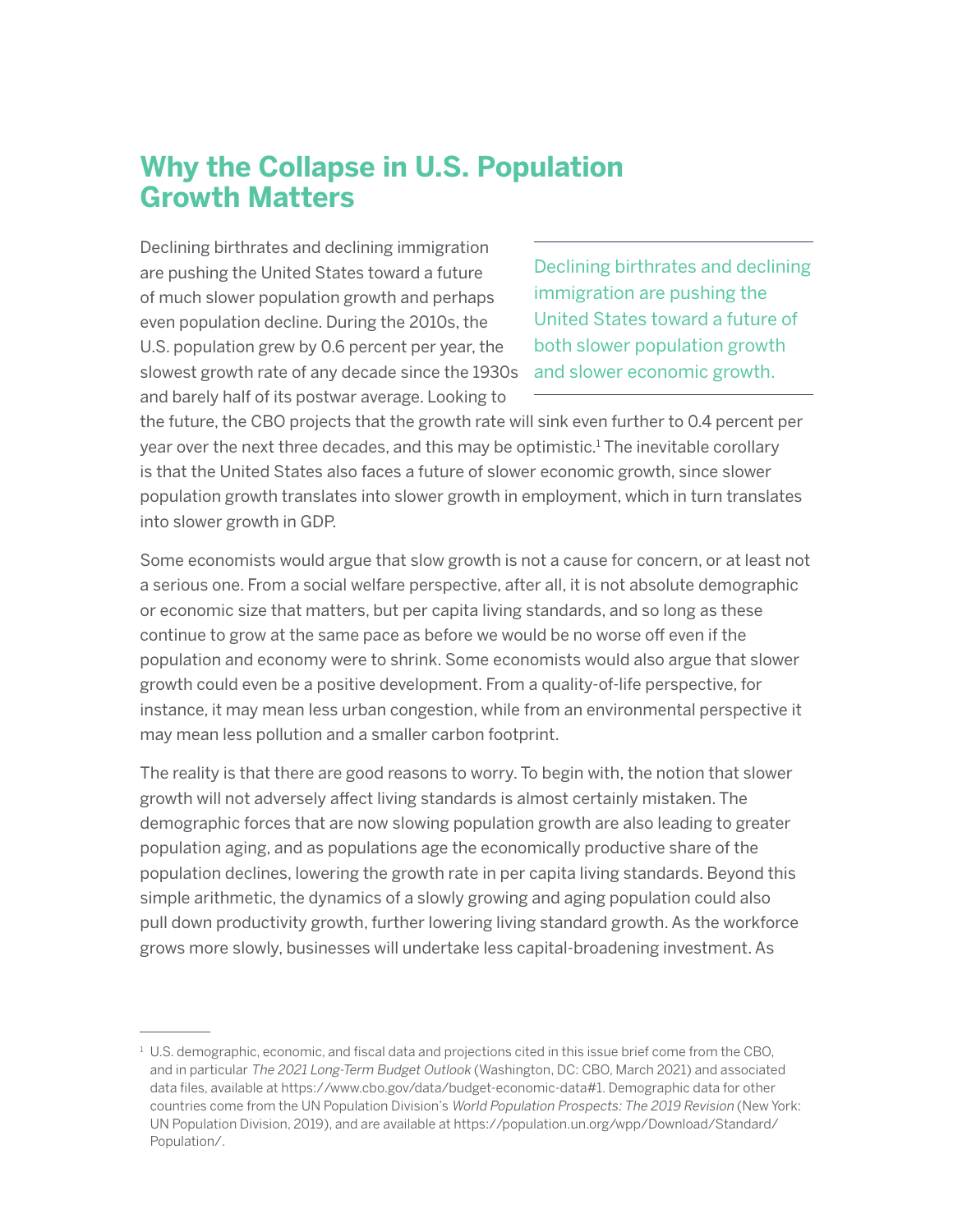the average age of the workforce increases, it may become less mobile, less flexible, and less innovative. As the ratio of retirees to workers increases, so will fiscal burdens. As domestic markets grow more slowly or contract, businesses and workers may push for anticompetitive changes in the economy. As the population ages, the social and electoral mood may come to be characterized by shorter time horizons and greater risk aversion.

Moreover, while it is true that demographic and economic growth may entail quality-oflife and environmental costs, it is also true that absolute demographic and economic size confer considerable advantages. Internationally, they are what underpin both the hard power of national defense and the "soft power" of global influence. Domestically, they can create welfare-enhancing efficiencies of scale and may also foster innovation—including innovation in addressing the quality-of-life and environmental costs of growth.

In short, a slow-growth America may be a less prosperous and less hopeful America, as well as a less safe America. In this issue brief, we examine the economic and geopolitical challenges posed by slowing population and economic growth, as well as strategies which could help to mitigate

A slow-growth America may be a less prosperous and less hopeful America, as well as a less safe America.

the risks. But first we take a quick look at the demographic and economic outlook for the United States.

#### **THE DEMOGRAPHIC AND ECONOMIC OUTLOOK**

Until recently, the United States was a demographic outlier among its developed world peers. Yes, its population was projected to grow more slowly and age in decades to come. But America's relatively high fertility rate, together with substantial net immigration, seemed to ensure that, despite all those aging Boomers, it would remain the youngest of the major developed countries for the foreseeable future. It also seemed to ensure that America would still have a growing population and a growing workforce, even as those in most other developed countries stagnated or declined.

No longer. From the beginning of the 1990s until the Great Recession, the U.S. fertility rate averaged 2.0, higher than the average for any other developed country except Iceland, Israel, and New Zealand. But the fertility rate began to decline in 2008 and, except for a minor uptick in 2014, has fallen every year since. By 2019 it had dropped to 1.7, an all-time historical low, and in 2020 the pandemic drove it even lower, to 1.6. At the same time, net immigration has also declined. After rising during the 1990s and early 2000s, it sank to near zero in 2008 during the depths of the Great Recession. Since then net immigration has followed a roller-coaster path. It experienced a partial recovery in the early 2010s, but began to decline again starting in 2015. The decline then became a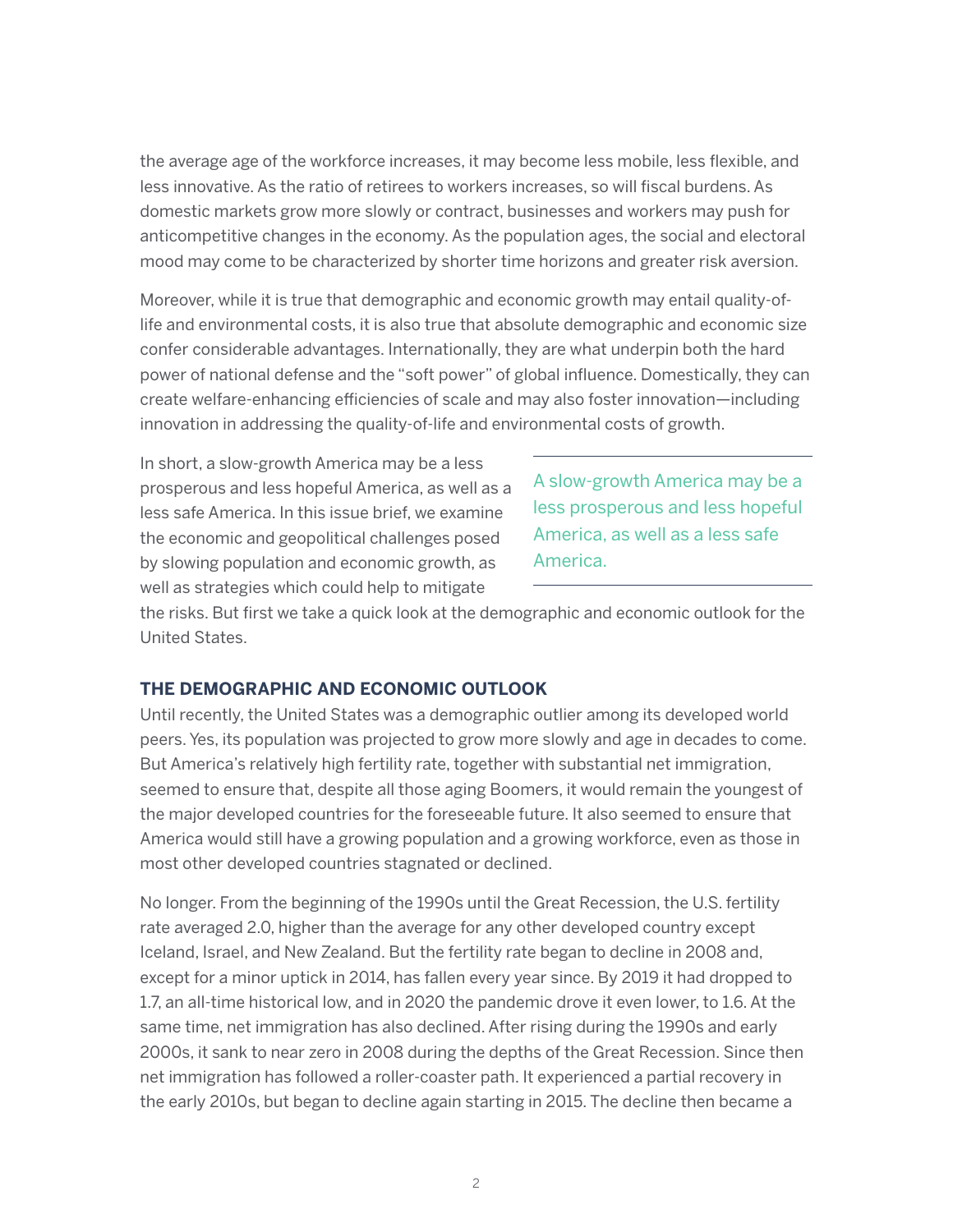plunge in 2020 as immigration was dramatically curtailed amid the pandemic-related border closings.

Fewer births and fewer immigrants mean slower population growth. As recently as 2010, the CBO was projecting that the U.S. population would grow to 411 million by 2050. It now projects that it will grow to just 374 million. The difference of 37 million people, roughly equal to the current

Without net immigration, the U.S. rate of natural increase is already insufficient to keep the workingage population from shrinking.

population of Canada, consists entirely of fewer children and fewer working-age adults. Without net immigration, the U.S. rate of natural increase (births minus deaths) is by itself already insufficient to keep the working-age population from shrinking. (See figure 1.) Because the number of elderly will be increasing faster than the number of children and working-age adults will be declining, the total population would continue to grow for a while. But without net immigration, it too would begin to shrink by the 2040s.



Source: CBO (March 2021) and GAI calculations

A more slowly growing population in turn means a more slowly growing economy. GDP growth consists of two components, employment growth and productivity growth, and all other things being equal slower growth in the working-age population translates directly into slower growth in employment. U.S. employment growth has already fallen steeply over the past decade as Boomers have begun to age out of the workforce and the relatively smaller generations which follow them take their place. By the 2030s and 2040s, the CBO projects that it will be averaging just 0.3 percent per year, down from roughly 2.0 percent per year in the 1960s through the 1980s and roughly 1.5 percent per year as recently as the 1990s and early 2000s. (See figure 2.)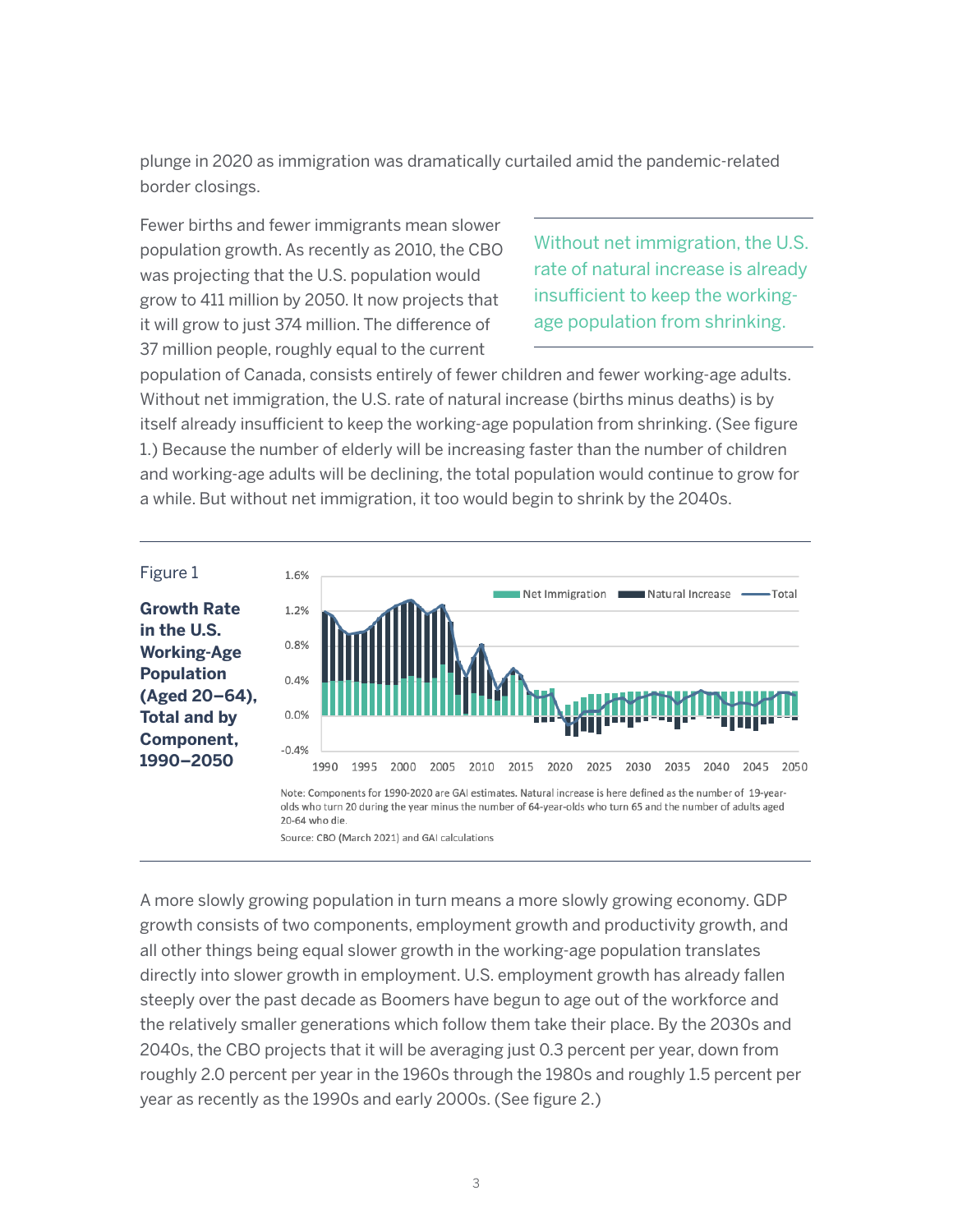To be sure, the long-term demographic and economic outlook for the United States, even taking into account developments since the Great Recession, is not as dire as that facing some developed countries. While U.S. employment growth is projected to fall toward zero by the 2030s and 2040s, employment in Japan, South Korea, and some low-fertility European countries may by then be contracting by between 0.5 and 1.5 percent per year. Even at full employment, real GDP could stagnate or decline, since the number of workers may be falling faster than output per worker is rising.



Source: CBO (July 2020 and March 2021)

Still, the U.S. outlook is sobering enough. According to the CBO, real GDP growth will be averaging just 1.5 to 1.6 percent per year by the 2030s and 2040s, barely half of its

postwar average. This projection, moreover, may be optimistic. It assumes that the fertility rate will climb back to 1.85, higher than it has been in any year since 2014. It assumes that net immigration will increase from its current nadir to roughly 1.1 million per year, significantly more than its post-Great Recession average. It assumes

According to the CBO, real GDP growth will be averaging just 1.5 to 1.6 percent per year by the 2030s and 2040s, barely half of its postwar average.

that the labor-force participation rates of workers in their sixties and seventies will rise substantially, partially offsetting declining employment in the traditional working ages. And it assumes that productivity growth will average 1.3 percent per year over the next thirty years, more than the 1.1 percent growth rate America managed over the last business cycle. Under less buoyant demographic and economic assumptions, real GDP growth could eventually sink to as low as 1.0 percent per year, or about one-third of its postwar average.

#### **THE ECONOMICS OF SLOW GROWTH**

Slower population growth will not only lead to slower economic growth, but is also likely to lead to slower living standard growth. In theory, if population growth were slowing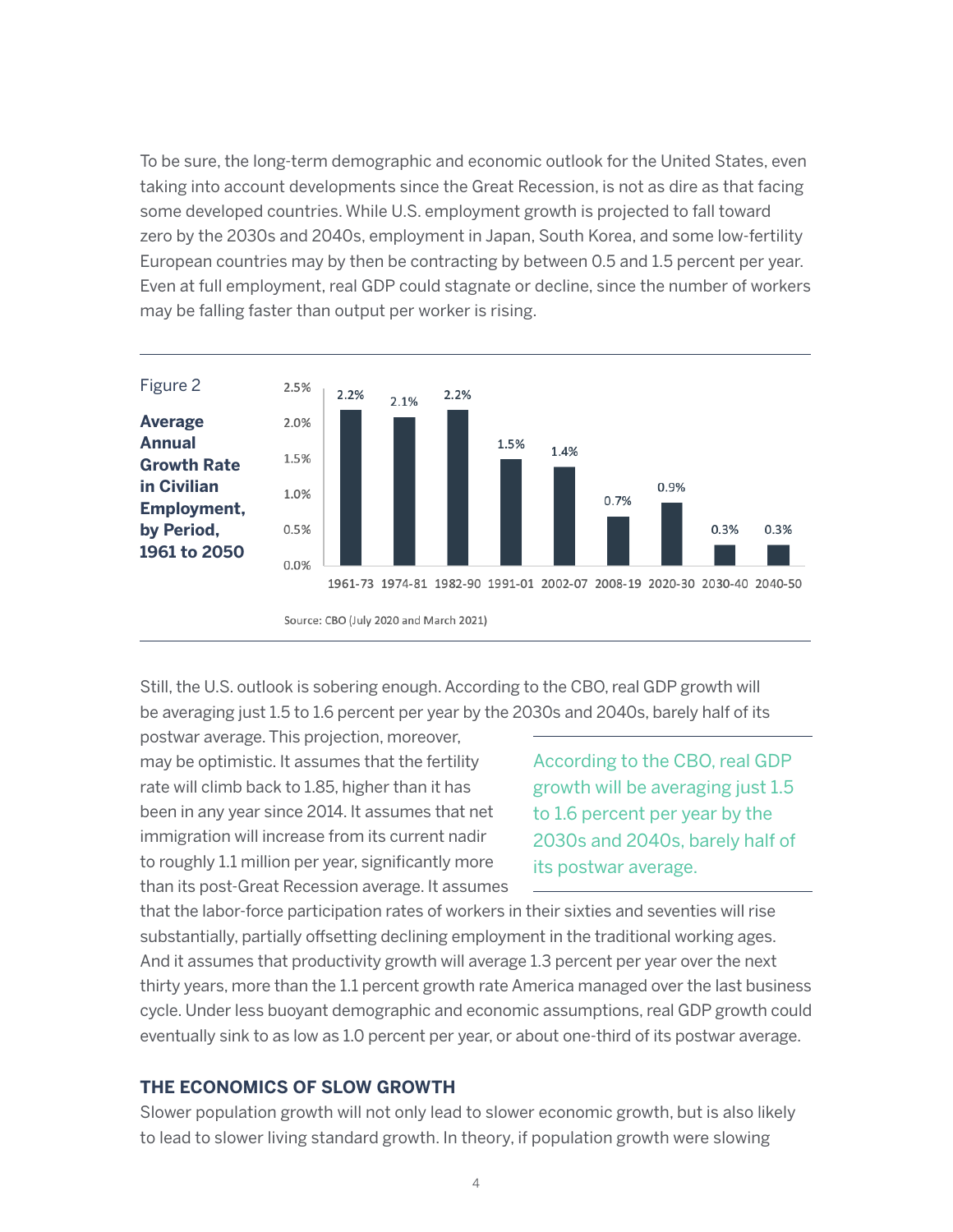proportionally across all age groups there might be no adverse effect on living standards. In the real world, however, this is not what is happening. Population growth is slowing because birthrates and immigration are declining, and this hollows out the population pyramid from the bottom up,

Slower population growth will not only lead to slower economic growth, but is also likely to lead to slower living standard growth.

leaving it top heavy with elders. Over the next three decades, the CBO projects that the number of working-age adults aged 20 to 64 will grow by just 5 percent, even assuming substantial net immigration, while the number of elderly aged 65 and over will grow by 48 percent. Unless there is a large increase in labor-force participation, particularly at older ages, the economically active share of the population will decline, and as it does the growth rate in per capita GDP will slow.

To be sure, it is possible that higher productivity growth could offset the shift in the age structure of the population, allowing living standards to grow as fast or even faster than before. But this brings us to a second problem, and it is a big one. There are many reasons to think that productivity growth in aging, slow-growth societies is more likely to fall than to rise, exacerbating rather than ameliorating the demographic drag on living standards.

One reason is that such societies are likely to invest less. With employment growing more slowly, America will have less need for capitalbroadening investment to equip new workers

### Aging, slow-growth societies are likely to invest less.

with the tools they require to do their jobs. In the standard neoclassical economic model, less investment would not necessarily lower productivity growth so long as investment remains sufficient to maintain a constant rate of growth in the per-worker capital stock. According to the competing endogenous growth model, however, the total amount of investment a society undertakes is in and of itself important.<sup>2</sup> Economists who subscribe to this model believe that productivity growth depends critically on "learning by doing," and that the more societies invest, the more opportunities for learning by doing there are. A higher rate of investment, and consequently a more rapid turnover in the capital stock, can thus spur technological progress, while a lower rate of investment and an aging capital stock can retard it.

The economies of the United States and other developed countries are also increasingly dominated by service industries that are resistant to productivity improvements, from financial and personal services to education and health care. This development, which

 $2$  For the classic formulation of the endogenous growth model, see Kenneth J. Arrow, "The Economic Implications of Learning by Doing," The Review of Economic Studies 29, no. 3 (June 1962) and Paul M. Romer, "Increasing Returns and Long-Run Growth," The Journal of Political Economy 94, no. 5 (October 1986).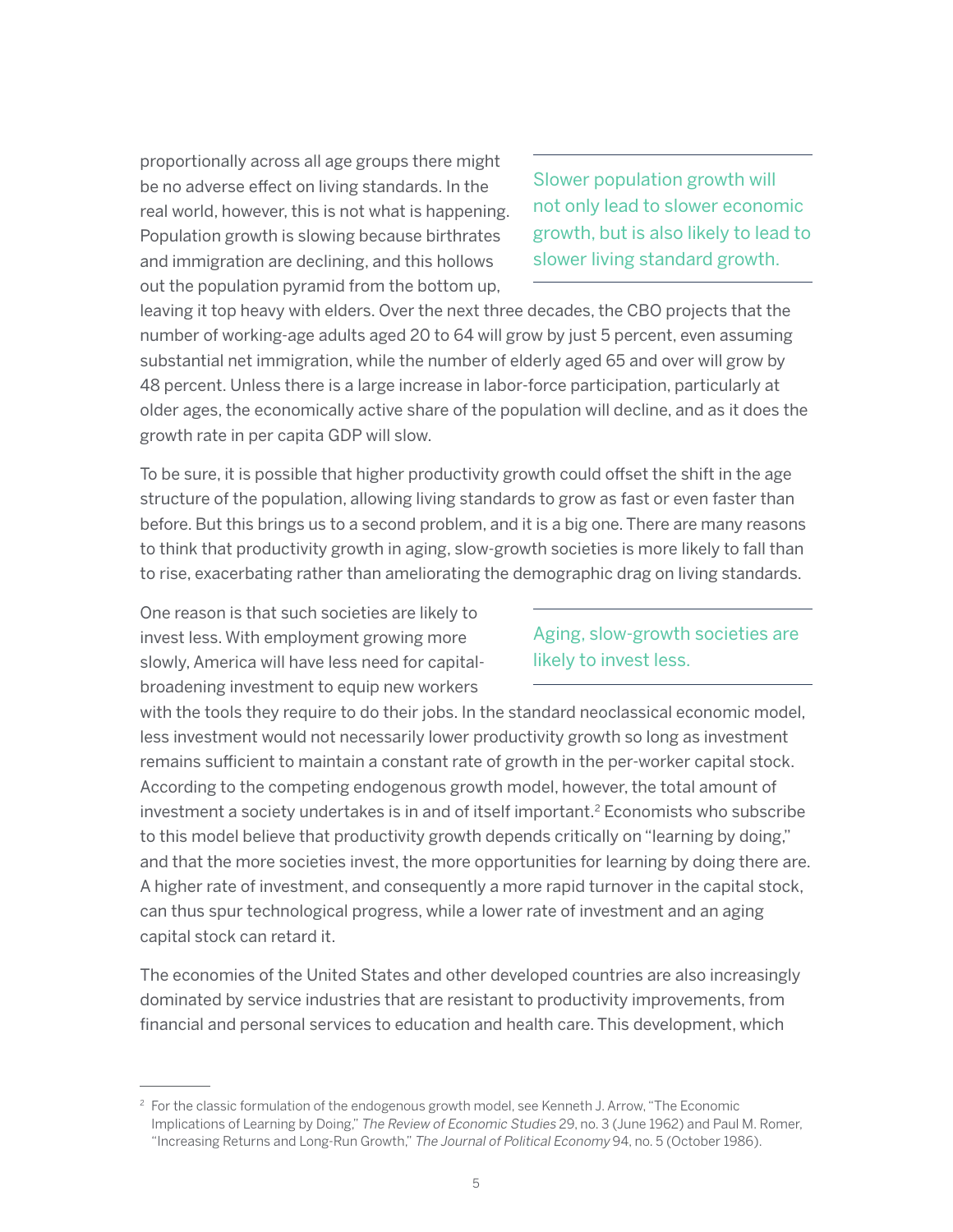is known as "Baumol's Cost Disease" after the economist William Baumol who first identified it, may be accelerated by the aging of the population.<sup>3</sup> Young people who are establishing independent households tend to consume more goods than services, while old people tend to consume more services than goods, and in some cases vastly more. Consider health care. Per capita, the U.S. elderly consume nearly three times more in acute-care services than the nonelderly and nearly twenty times more in long-term care services. As the population ages, these age-related spending differentials will continue to push up health-care spending as a share of GDP, and if ever there were an industry resistant to productivity improvements, it is health care.

The workforce, moreover, will not only be growing more slowly, but will also be aging, and an aging workforce may be less mobile, less flexible, and less innovative. A large literature in the social and behavioral sciences establishes that worker skills, or at least certain types of skills, typically decline past midlife—and that those skills which

The workforce will not only be growing more slowly, but will also be aging, and an aging workforce may be less mobile, less flexible, and less innovative.

decline are the ones most closely associated with economic dynamism.<sup>4</sup> While older workers do as well as younger workers on measures of "crystalized" ability (the mastery of accumulated knowledge and skills), younger workers do better on measures of "fluid" ability (the acquisition of new knowledge and skills). Younger and older workers are both valuable, and some studies have shown that the productivity of both tends to improve when they work together in teams. But they are not perfect substitutes for each other, especially in eras of rapid technological and market change.

Then there is the fiscal burden of rising expenditures on retirement and health care,

which the CBO projects will add 6.4 percent of GDP to federal spending between 2019 and 2051. (See figure 3.) If this growth is financed by additional borrowing, it could crowd private investment out of capital markets, further lowering productivity. If it is financed by cutting other spending, it could crowd public investment

The fiscal burden of rising expenditures on retirement and health care could further lower productivity and living standard growth.

<sup>&</sup>lt;sup>3</sup> For the pioneering study, see William J. Baumol and William G. Bowen, Performing Arts: The Economic Dilemma (New York: The Twentieth Century Fund, 1966).

<sup>&</sup>lt;sup>4</sup> For a discussion of the literature on age and productivity, see Richard Jackson and Neil Howe, The Graying of the Great Powers: Demography and Geopolitics in the 21st Century (Washington, DC: CSIS, 2008), 108-12; Pietro Garibaldi, Joaquim Oliveira Martins, and Jan van Ours, Ageing, Health, and Productivity: The Economics of Increased Life Expectancy (Oxford: Oxford University Press, 2010), 133-240; and National Research Council, Aging and the Macroeconomy: Long-Term Implications of an Older Population (Washington, DC: The National Academies Press, 2012), 106-21.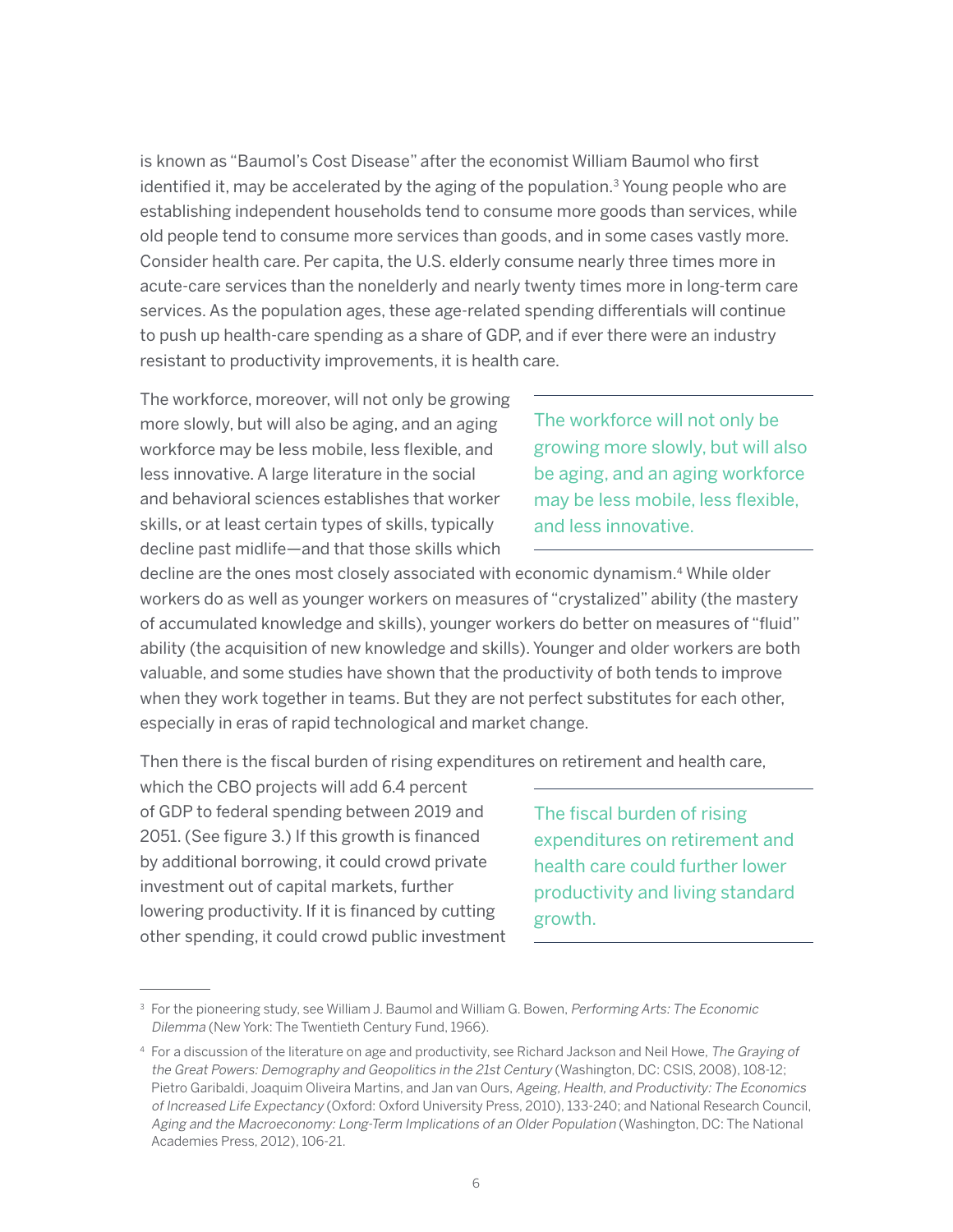out of the federal budget, once again lowering productivity. And if it is financed by raising taxes, it could create disincentives to work or invest. Even if it does not, it would reduce after-tax incomes, which many if not most workers doubtless regard as the best measure of their living standard.



Note: Health benefits include Medicare, Medicaid, CHIP, and Marketplace Subsidies. Source: CBO (June 2019 and March 2021)

#### **THE PSYCHOLOGY OF SLOW GROWTH**

Along with the economic dynamics of slow growth, there may also be important psychological dynamics that further erode the growth in living standards. With the size of domestic markets

Slow growth could generate protectionist pressures.

growing more slowly or even contracting, we may see more cartel behavior to protect market share and more restrictive rules on hiring and firing to protect jobs. We may also see increasing pressure on governments to block foreign competition. Historically, eras of stagnant population and market growth—think of the 1930s—have been characterized by rising tariff barriers, autarky, corporatism, and other anticompetitive policies that tend to shut the door on free trade and free markets.

To better appreciate how slow growth could generate anticompetitive and protectionist pressures, it may be helpful to consider how it may affect adjustment costs in labor markets. In a dynamic and efficient market economy, some firms and industries are always growing—and others are always shrinking—relative to total output. When total population and therefore total output are growing rapidly, those firms or industries that are shrinking relative to total output may be able to remain profitable simply by hiring less, without reducing the number of workers they employ. When total population and therefore total output are growing slowly or contracting, those firms or industries may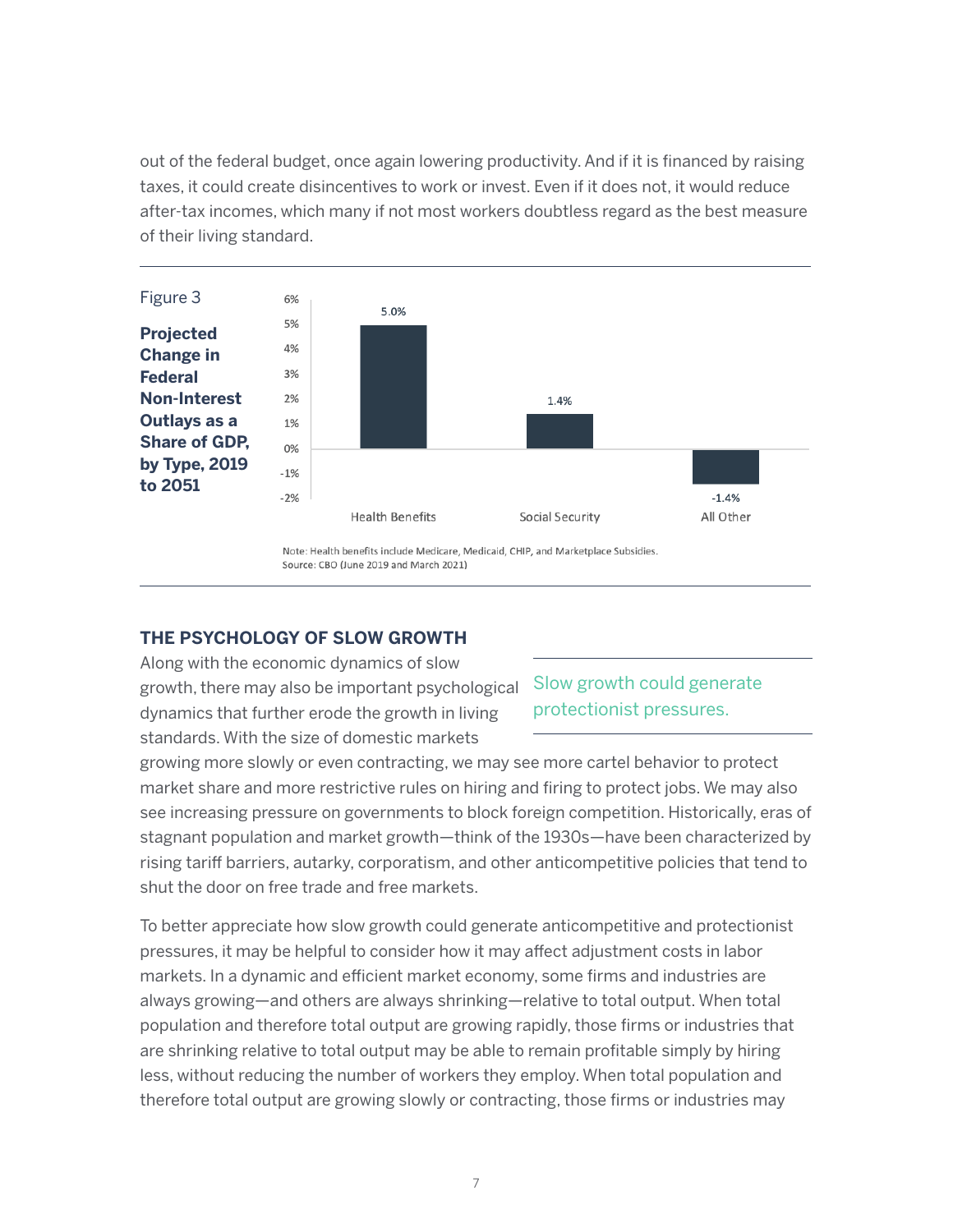need to make outright reductions in the number of workers they employ, compelling them to look for jobs at other firms or in other industries.

The economist Benjamin Friedman has likened the problem of transferring current workers from one firm or industry to another (as opposed to simply hiring more new workers in one rather than the other) to the difficulty of reducing nominal wages in a firm or industry (as opposed to simply letting them rise more slowly than inflation).<sup>5</sup> Just as a little bit of inflation is "good" because it helps to forestall job loss in a world of downwardly sticky wages, so too is a little bit of population growth "good" because it helps to do the same in a world where the workforce will be increasing dominated by older workers, who find it more difficult to change jobs and careers than younger ones.

Shifts in business and market psychology could be mirrored by broader shifts in the social mood. Slow-growth, aging societies may become more risk averse, have shorter time horizons, and be less willing to make investments with longterm payoffs. Domestically, elder-dominated electorates may attempt to lock in current public

Societies may become more risk averse, have shorter time horizons, and be less willing to make investments with long-term payoffs.

spending commitments at the expense of new priorities, such as improving education, reducing inequality, or addressing climate change. Internationally, they may be more prone to favor ad hoc settlements over decisive confrontations. A robust statistical literature establishes that extremely youthful societies are in some ways dysfunctional prone to violence, instability, and state failure.<sup>6</sup> As yet, social scientists do not have adequate historical data on extremely aged societies on which to run their regressions. But these societies may prove to be dysfunctional in some ways as well, favoring consumption over investment, the past over the future, and the old over the young.

#### **THE ADVANTAGES OF SIZE**

Population growth in and of itself is not a blessing—and may even become a curse if it overwhelms the capacity of countries to educate the young, invest in infrastructure, and

<sup>&</sup>lt;sup>5</sup> Interview with Benjamin Friedman cited in The Graying of the Great Powers: Demography and Geopolitics in the 21st Century, 114-15.

<sup>&</sup>lt;sup>6</sup> See, among others, Daniel C. Esty et al., State Failure Task Force Report: Phase II Findings (McLean, VA: Science Applications International Corporation, 1998); Richard P. Cincotta, Robert Engelman, and Daniele Anastasion, The Security Demographic: Population and Civil Conflict after the Cold War (Washington, DC: Population Action International, 2003); Henrik Urdal, "A Clash of Generations? Youth Bulges and Political Violence," International Studies Quarterly 50, no. 3 (2006); and Elizabeth Leahy et al., The Shape of Things to Come: Why Age Structure Matters to a Safer, More Equitable World (Washington, DC: Population Action International, 2007).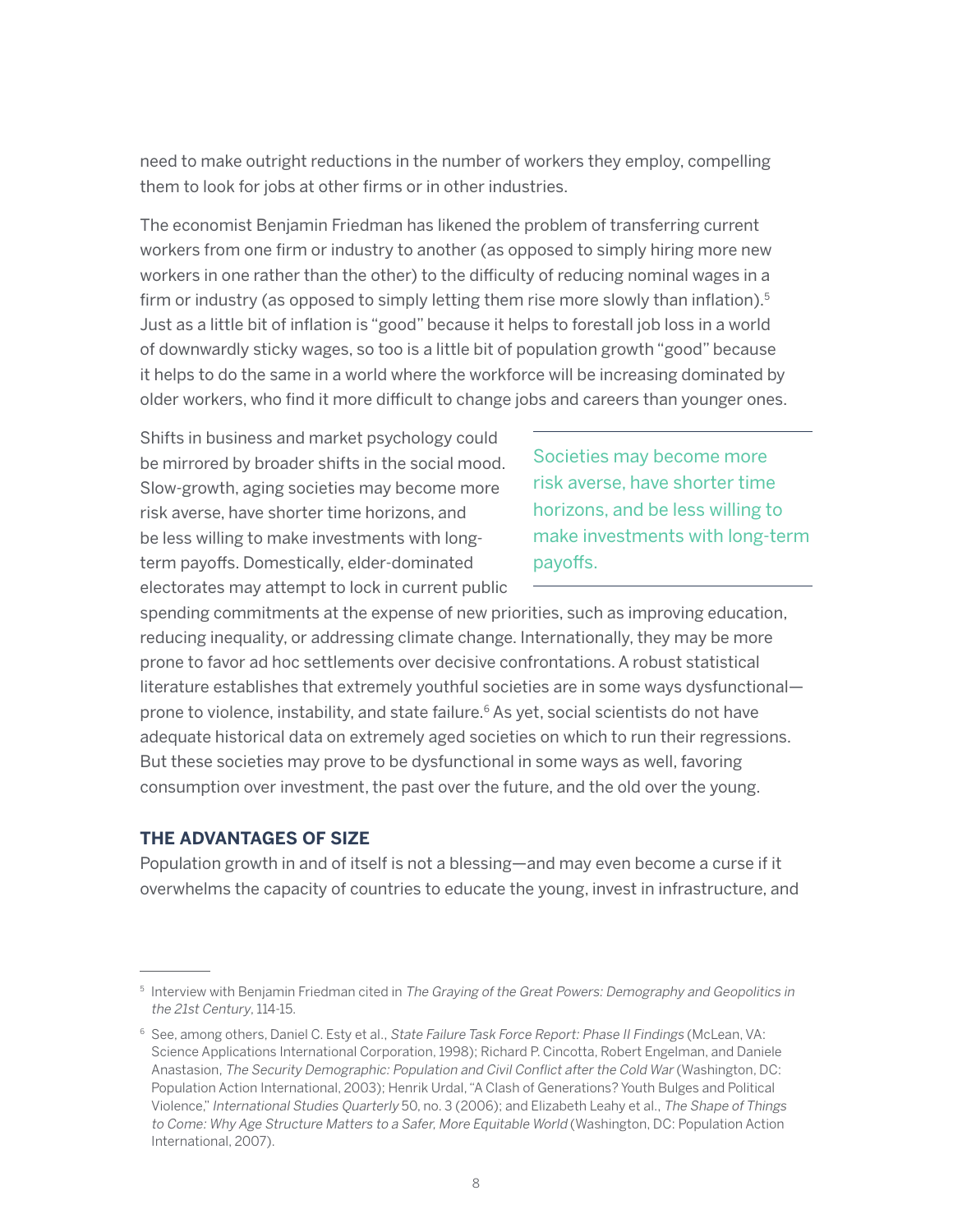create productive jobs. Rapid population growth has left many developing countries in sub-Saharan Africa mired in poverty. In parts of the Greater Middle East, the failure to create jobs for the burgeoning number of working-age adults has helped to trigger social revolution and played a role in fomenting extremism. In parts of Latin America, it has led to massive outmigration.

Yet it is also true that countries with large and growing populations and economies enjoy important advantages. There are many vital public or quasi-public undertakings, from irrigation systems to rail and highway systems, whose operating cost per unit of output (or per citizen)

Some economists believe that large and growing populations stimulate advances in technology and economic organization.

declines as the size of the population and economy increases. Many of the twentieth century's most distinguished economists have stressed the contributions of such "increasing returns to scale" to economic growth.<sup>7</sup> Beyond promoting these efficiencies, some economists also believe that large and growing populations stimulate advances in technology and economic organization. Ester Boserup and Colin Clark have argued that growing population density encourages people to innovate, and thus gives rise to new and more efficient means of production.<sup>8</sup> Simon Kuznets and Julian Simon have additionally concluded that large populations, because they have large pools of human ingenuity, are likely to produce more new ideas.<sup>9</sup>

There is of course a dissenting tradition in modern economics which stresses that population growth and size also entail "decreasing returns to scale." The most obvious examples involve natural resources, which if nonrenewable are finite, and the environment, which if degraded may not recover. Because the earth's carrying capacity cannot grow without limit, the argument goes, neither can humanity's numbers and appetites—which is why, as economist E. F. Schumacher famously put it, "Small is beautiful."10

 $^7\,$  See, for instance, Colin Clark, *The Conditions of Economic Progress*, 3rd ed. (London: MacMillan, 1957); Edward F. Denison, Trends in American Economic Growth, 1929–1982 (Washington, DC: Brookings Institution, 1985), 30; Nicholas Kaldor, Causes of the Slow Rate of Economic Growth of the United Kingdom (Cambridge: Cambridge University Press, 1966); Nicholas Kaldor, "Economic Growth and the Verdoorn Law: A Comment on Mr. Rowthorn's Article," The Economic Journal 85, no. 340 (December 1975); and Geoffrey McNicoll, "Population Weights in the International Order," Population and Development Review 25, no. 3 (September 1999), 426.

<sup>&</sup>lt;sup>8</sup> See the discussion in Geoffrey McNicoll, "Consequences of Rapid Population Growth: An Overview and Assessment," Population and Development Review 10, no. 2 (June 1984).

<sup>9</sup> Simon Kuznets, "Population Change and Aggregate Output," in Demographic and Economic Change in Developed Countries, ed. National Bureau of Economic Research (Princeton, NJ: Princeton University Press, 1960) and Julian Simon, The Ultimate Resource (Princeton, NJ: Princeton University Press, 1977).

<sup>&</sup>lt;sup>10</sup> E. F. Schumacher, Small Is Beautiful: A Study of Economics As If People Mattered (London: Blond & Briggs, 1973).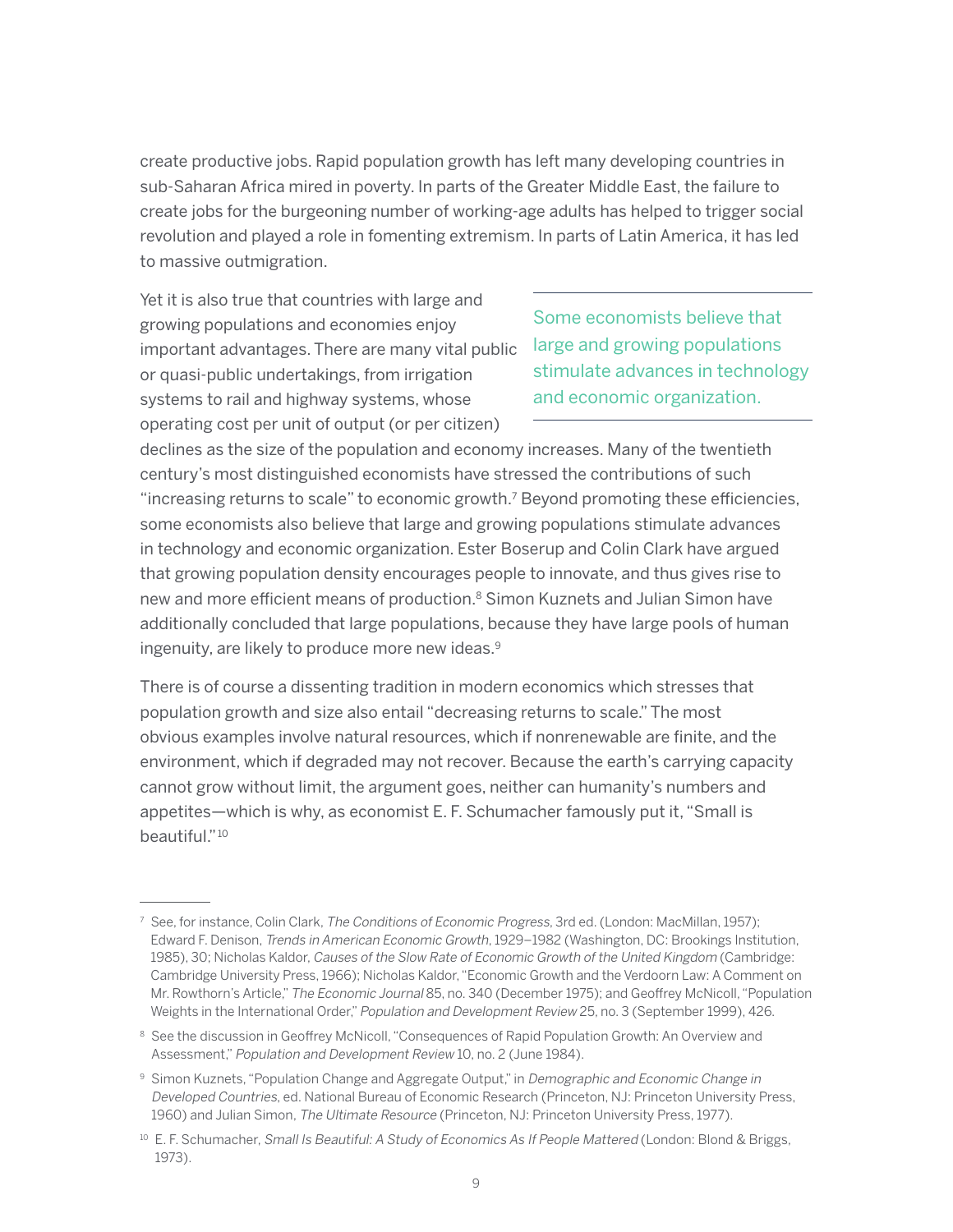Although the case for no-growth or slow-growth has some merit, it must be qualified with serious caveats. The impact of slower growth in a nation's population and economy on natural resource depletion is unclear, because the cost of food, oil, and most other commodities is determined internationally. Indeed, the slower growth of a particular population and economy may do nothing to save on natural resources or help the environment if other economies grow faster as a result—for instance, if lower energy prices caused by slower growth in the developed world encourage emerging markets to grow faster with less regard for the environment. Moreover, while there may well be a limit to the earth's carrying capacity, that limit has been repeatedly pushed outward by advances in technology. In the late 1960s, Paul Ehrlich famously predicted in The Population Bomb that the world would face mass famine by the 1980s.<sup>11</sup> That did not happen because, among other things, the Green Revolution vastly increased agricultural productivity.

Whatever one makes of these arguments and counterarguments, no one seriously

disputes that there is at least one collective activity, national defense, where increasing returns to scale may be decisive. While population size alone does not confer geopolitical stature, population size and economic size together are

Population size and economic size together are potent twin engines of national power.

potent twin engines of national power. They obviously underpin the hard power of military capabilities and the semi-hard power of foreign assistance. At least to some significant extent, they also underpin the soft power of global influence, which depends in part on such things as a country's leverage in multilaterals, its global business presence, and its clout in the media and popular culture, all of which in turn depend in part on demographic and economic size. A United States of more modest demographic and economic size would not be capable of enforcing today's rules-based world order. Nor would it enjoy the "exorbitant privilege" of printing the world's reserve currency.

Yes, history has many examples of demographically small powers that exercised outsized geopolitical sway, from Athens and Venice to Portugal, the Netherlands, and Great Britain. But what is often forgotten is that, during their period of growing geopolitical influence, all of these powers were also growing demographically and economically relative to their neighbors and to the rest of the world. History has few if any examples of geopolitically rising powers that were at the same time demographically and economically stagnant or contracting powers.

Over the next few decades, the United States and its traditional developed world allies will be shrinking steadily in demographic size relative to a faster-growing emerging world.

 $11$  Paul R. Ehrlich and David Bower, The Population Bomb (New York: Ballantine Books, 1968).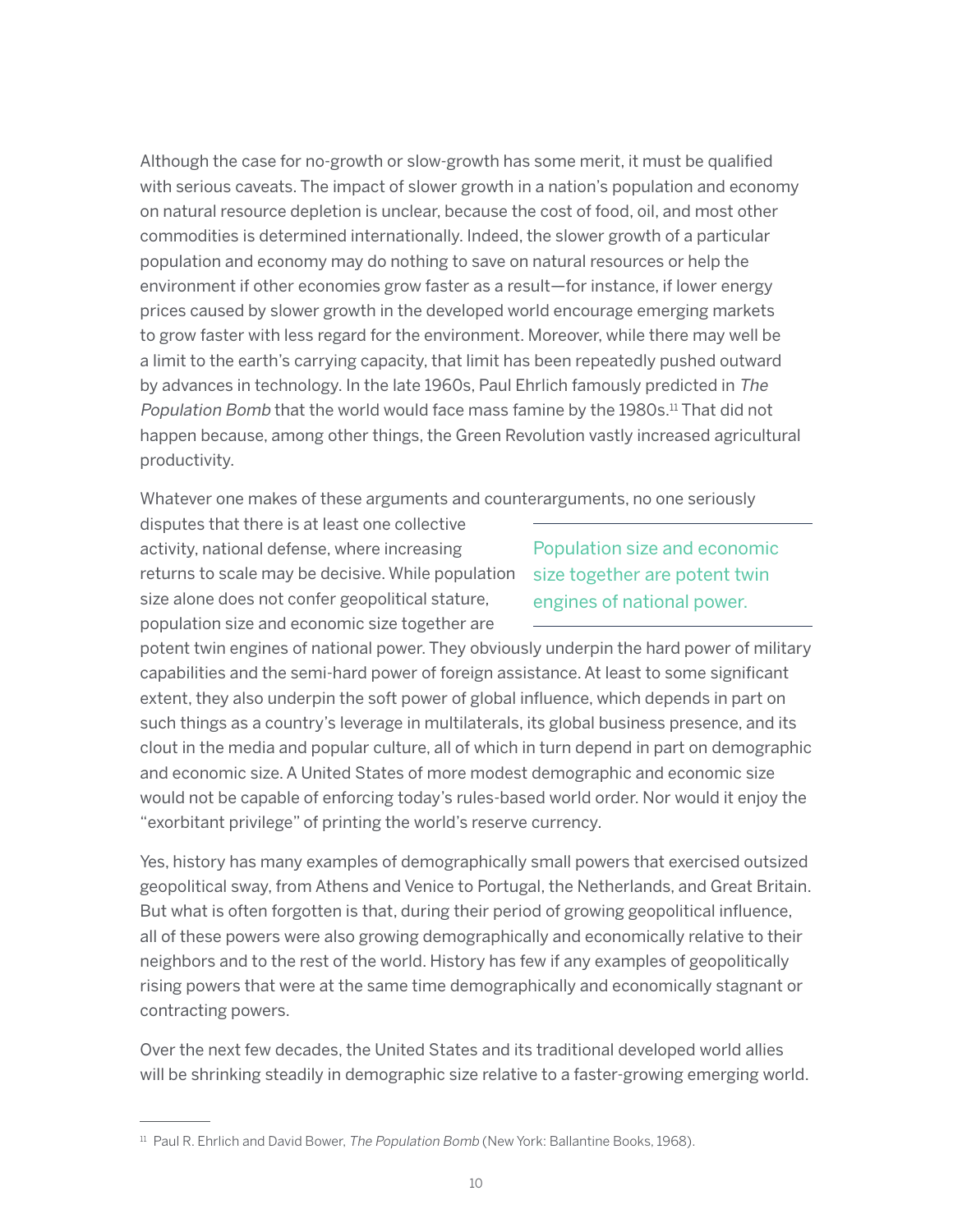They will also be shrinking steadily in relative economic size. (See figure 4.) As they do, their capacity to play a major geopolitical role may diminish, increasing the risks to global peace and prosperity. These risks could be further amplified if demographic and economic shifts alter the social mood in today's developed countries in ways that also diminish their willingness to play a major geopolitical role.

Over the next few decades, the United States and its traditional developed world allies will be shrinking steadily in demographic and economic size relative to a faster-growing emerging world.



Note: "World GDP" refers to the GDP of 32 of the world's largest economies, including the 10 largest developed economies and 22 large emerging markets.

Source: The Long View: How Will the Global Economic Order Change by 2050? (PWC, 2017)

#### **AN EFFECTIVE STRATEGY**

Changing course will not be easy, since the dynamics of slow growth tend to reinforce each other. Slower population growth leads to slower economic growth, which may discourage families from having children and make America a less attractive destination for immigrants, thus further slowing population growth. Greater population aging leads to greater fiscal burdens, which, depending on how they are financed, can reduce investment and productivity growth, thus further slowing economic growth. The danger is that these negative feedbacks become a vicious circle.

Still, America is by no means powerless to respond to the challenge. An effective strategy

would have two principal objectives, the first of which is to limit the extent of population aging itself. The surest way to do this is to increase net immigration above what the CBO projections already assume. There is considerable room for

The surest way to limit the extent of population aging is to increase net immigration.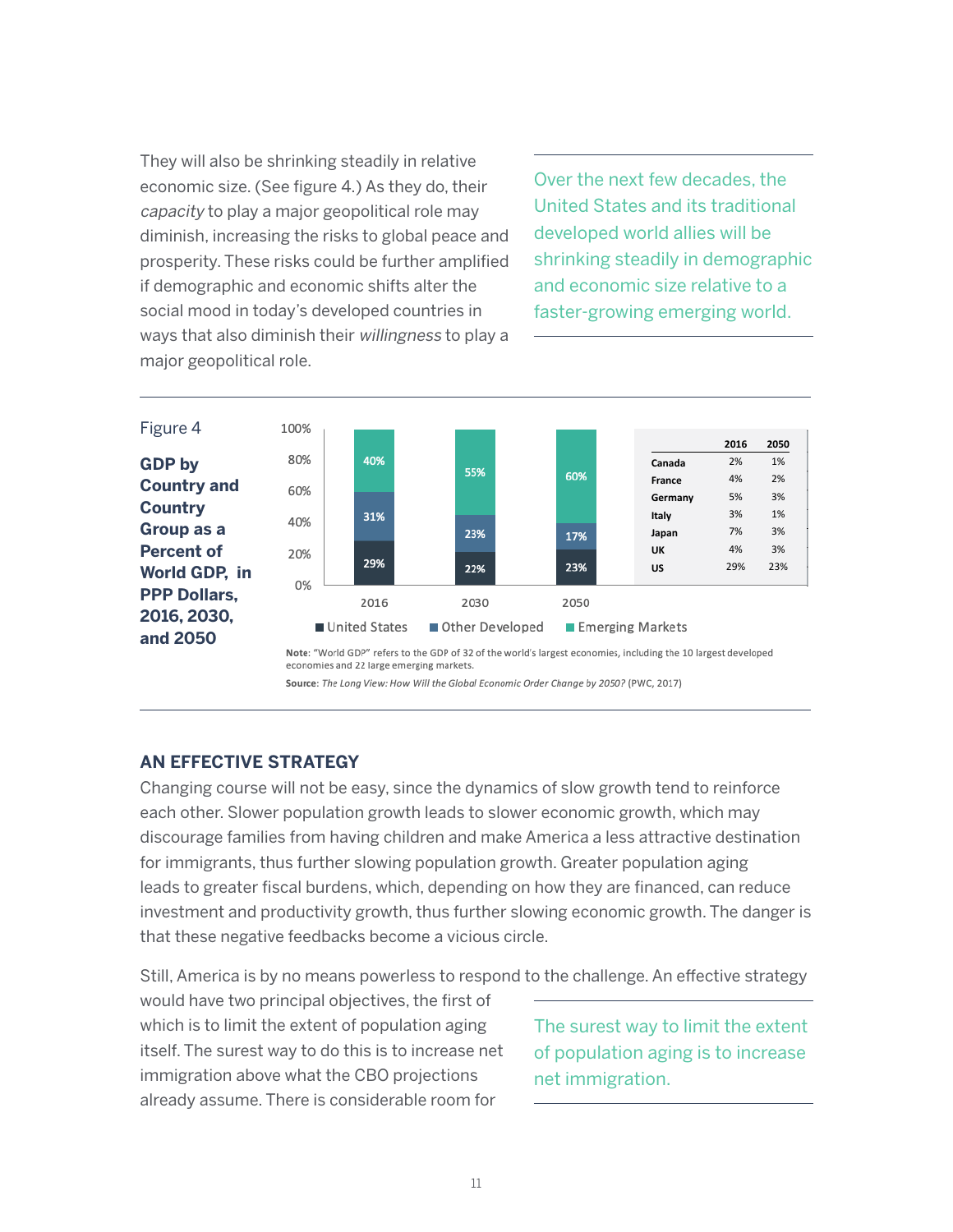principled disagreement on matters of immigration policy, from whether there should be a path to citizenship for unauthorized immigrants to whether our current system, which is primarily based on family reunification, should be replaced with a skills-based system similar to those in Australia or Canada. What is not in question is that a more slowly growing and aging America would benefit from increased immigration. In the past, when we had replacement-level fertility, immigrants were what kept the workforce growing. In the future, they will be all that keeps it from shrinking.

Policymakers should also do what they can to encourage higher birthrates. Although

many factors have contributed to the decline in the U.S. fertility rate since the Great Recession, the most important is that it has become much more difficult for Millennials to launch careers and establish independent households than it was for Boomers or Xers at the same age. When surveyed, Millennial women say both that they would ideally want and that they expect to have more children

Initiatives which reduce the costs of childrearing and make it easier for young adults to balance work and family responsibilities might help push birthrates back up again.

than they are actually having.<sup>12</sup> This gap between ideal and expected fertility and realized fertility suggests that initiatives which reduce the costs of childrearing and make it easier for young adults to balance work and family responsibilities, such as subsidizing daycare and mandating paid maternity and paternity leave, might help push birthrates back up again.

The second goal is to mitigate the demographic drag of any given level of population aging on economic growth. Here the surest way to make a difference is to increase labor-force participation. Boosting the so-called prime-age participation rate of adults aged 25 to 54, which has been falling since the Great Recession, is important. But the largest gains are to be had by increasing labor-force participation among older adults, who are not only America's greatest underutilized human resource but also the fastestgrowing segment of the population. Prior to the pandemic, labor-force participation rates were rising steadily at older ages. Once the pandemic is past, policymakers should do whatever they can to encourage this positive development. As we explained in a previous issue in this series ("Rethinking Retirement in an Aging America," November 8, 2021), several relatively modest incentive changes in Social Security and Medicare could make it more attractive for those older workers who are able to do so to remain on the job longer, while at the same time protecting those who are not.

 $12$  For an overview of the survey data on ideal and expected fertility, see Lyman Stone, "How Many Kids Do Women Want?," Institute for Family Studies, June 1, 2018, available at https://ifstudies.org/blog/how-manykids-do-women-want.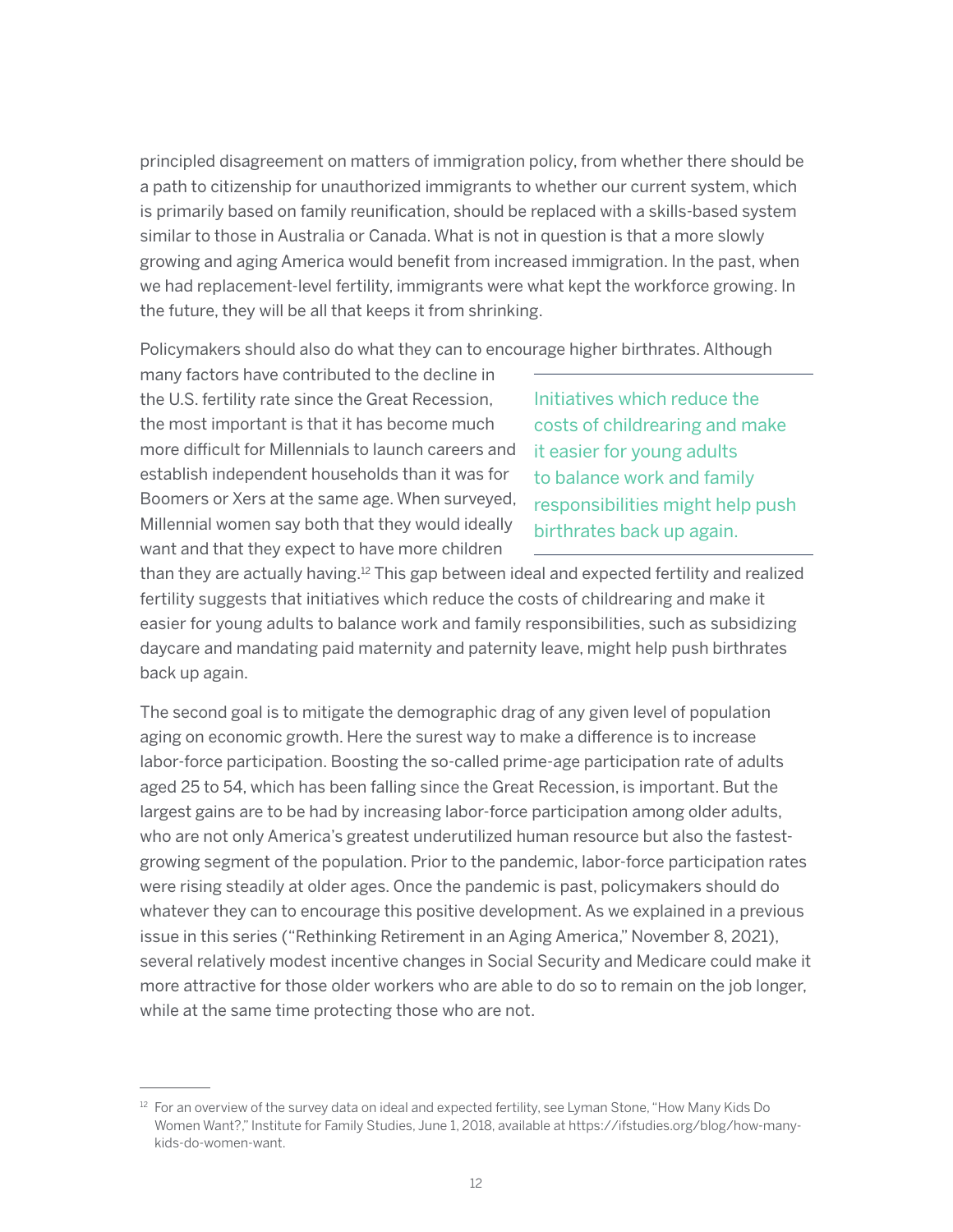Along with encouraging higher labor-force participation, policymakers will have to reduce the rising fiscal burden of Social Security, Medicare, and other federal health benefit programs. Paying for the full projected growth in these programs by raising taxes would eventually require new revenues equivalent to an 80 percent increase in individual income taxes. Paying for it by cutting

Along with encouraging higher labor-force participation, policymakers will have to reduce the rising fiscal burden of Social Security, Medicare, and other federal health benefit programs.

other spending would eventually require zeroing out all federal "discretionary spending" on everything from the national parks to national defense. The other alternative, of course, is to continue paying for the growth by borrowing, as we have now been doing for many years. But with interest rates rising, this may no longer be an option. And even if it were, the additional debt would amount to a massive deferred tax on the living standards of our children and grandchildren.

Mitigating the demographic drag of population aging on economic and living standard growth will also require resisting protectionist pressures. Open global capital markets can allow savings in older and more slowly growing developed countries to flow to investment opportunities in younger and faster-growing emerging markets. Open global labor markets can allow workers in countries where labor is abundant and capital is

Resisting protectionist pressures and ensuring that the world remains interconnected would not only reduce the economic costs of population aging, but could also reduce the geopolitical risks.

scarce to be matched with jobs in countries where just the opposite is true. Ensuring that the world remains interconnected, moreover, would not only reduce the economic costs of population aging, but could also reduce the geopolitical risks.

Much is at stake. In a growing economy, to paraphrase JFK, a rising tide can lift all boats. When economic and living standard growth slow, the success of one person or group increasingly comes at the expense of another. An affluent society with a slowly growing population and economy may of course remain an affluent society, at least for a while. But without sufficient

Without sufficient growth, elites will tend to become entrenched. there will be little economic and social mobility, and politics will come to be all about redistribution.

growth, elites will tend to become entrenched, there will be little economic and social mobility, and, over time, politics will come to be all about redistribution. In fact, as U.S. living standard growth has slowed in recent decades one might argue that all of this has already begun to happen.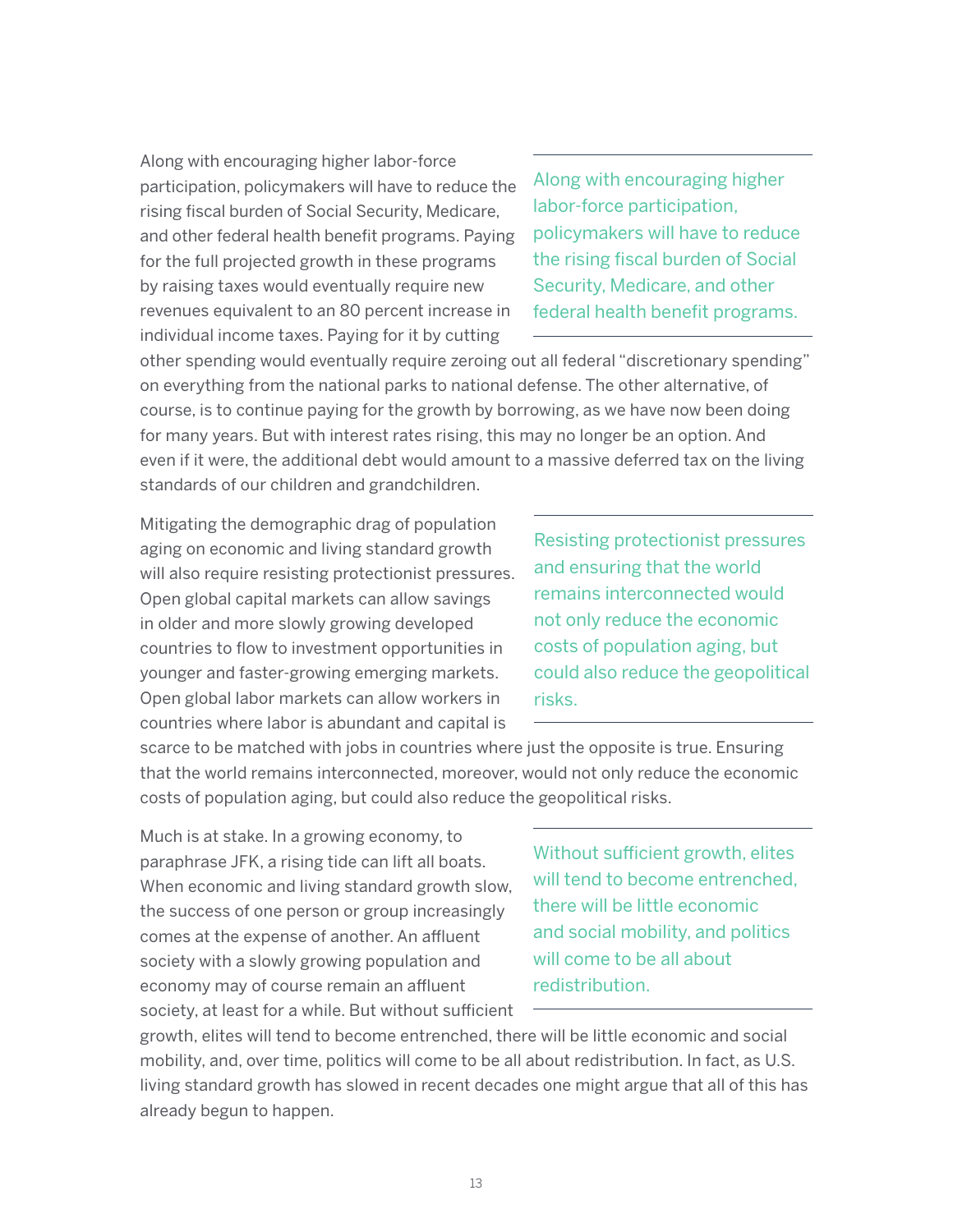America faces a choice. It can continue on its current course or it can chart a new and more hopeful one. The policy and behavioral changes needed to confront the demographic and economic challenges ahead may test our ability to adapt and evolve. But thankfully, that ability has always been one of America's defining characteristics.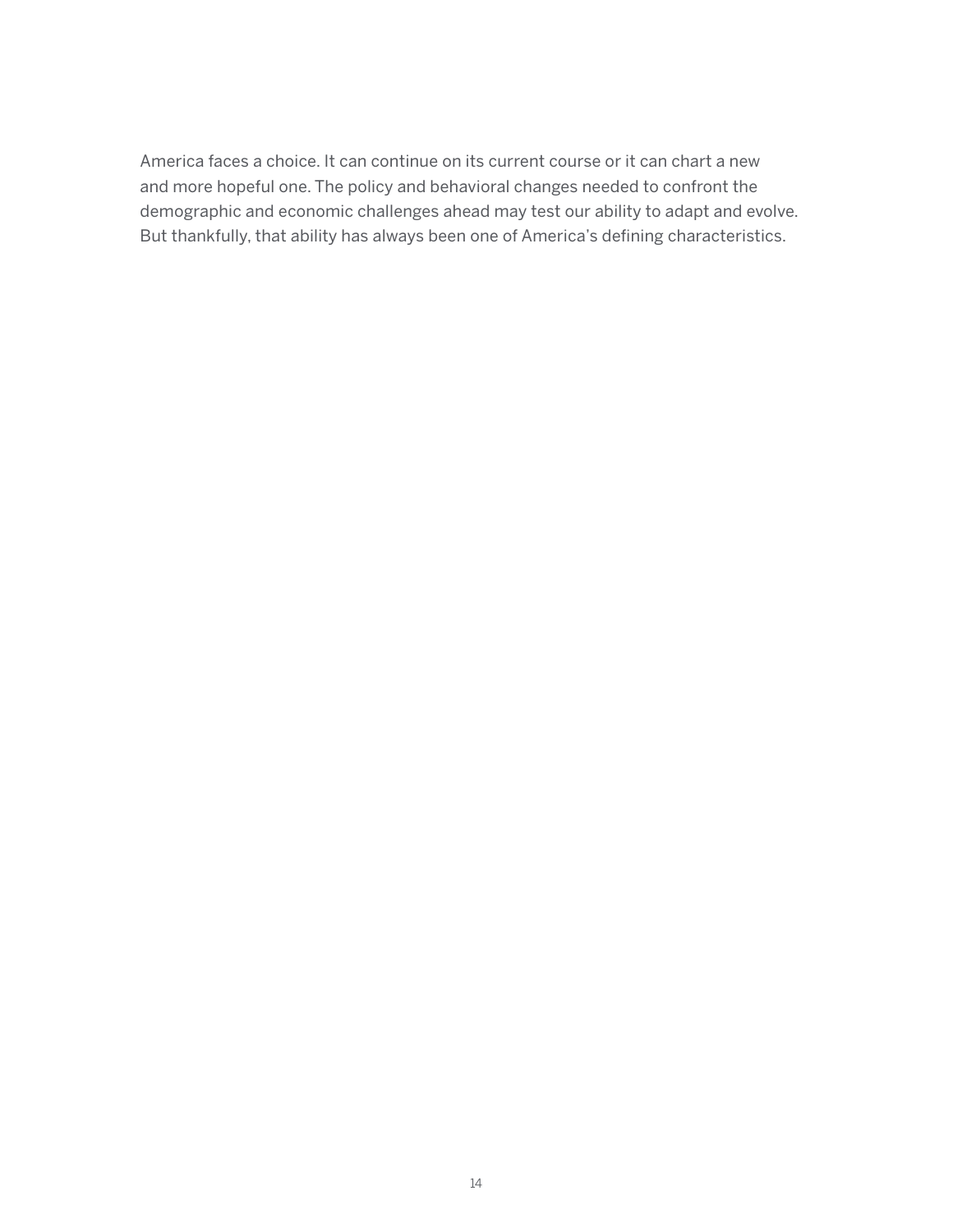# **About the Global Aging Institute**

The Global Aging Institute (GAI) is a nonprofit research and educational organization dedicated to improving our understanding of global aging, to informing policymakers and the public about the challenges it poses, and to encouraging timely and constructive reform. GAI's agenda is broad, encompassing everything from retirement security to national security, and its horizons are global, extending to aging societies worldwide.

Although GAI is relatively new, its mission is not. Before launching the institute in 2014, Richard Jackson, GAI's president, directed a research program on global aging at the Center for Strategic and International Studies which, over a span of fifteen years, played a leading role in shaping the debate over what promises to be one of the defining challenges of the twenty-first century. GAI's Board of Directors is chaired by Tom Terry, who is CEO of The Terry Group and past president of the International Actuarial Association and the American Academy of Actuaries. To learn more about GAI, visit us at [www.GlobalAgingInstitute.org.](www.GlobalAgingInstitute.org)

## **About The Terry Group**

The Terry Group is a health and actuarial consulting firm whose consultants and researchers help organizations navigate the complexities of health care, pensions, investments, and employee benefits. We are actuaries, clinicians, and experts in capital markets. We build models, analyze data, and provide expert testimony, working in partnership with our clients to help solve challenging problems and achieve their goals. Our deep experience, superior technical expertise, and passion for continuous learning are central to who we are. To learn more about The Terry Group, visit us at [www.terrygroup.com.](www.terrygroup.com)